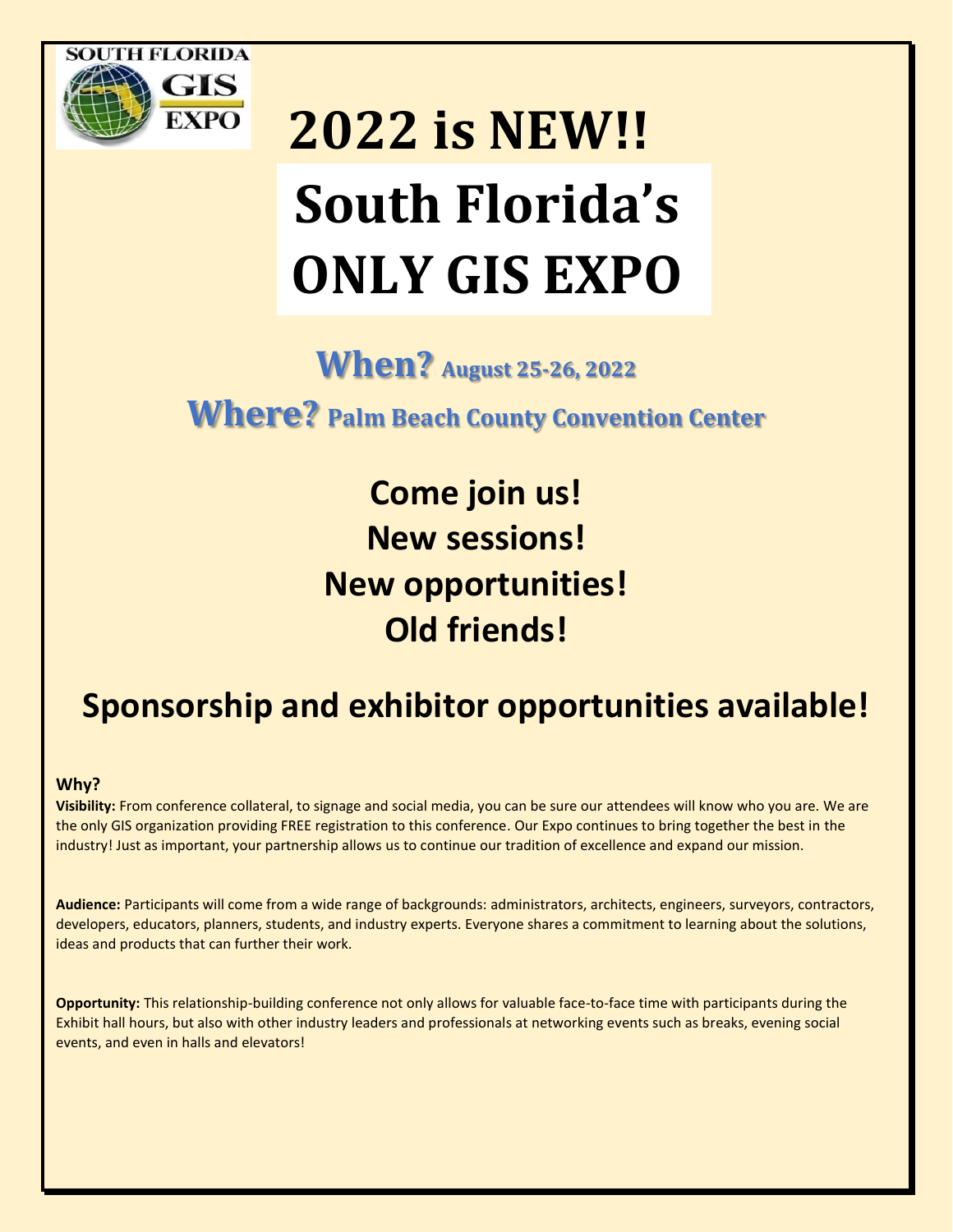## **So become a Sponsor today!**

**All sponsorships include company name/logo on the GIS Expo website.**

| <b>EDUCATION ROOM</b><br><b>SPONSOR</b><br>\$500<br><b>COMPANY NAME/LOGO ON</b><br><b>SIGN AT DOOR</b><br><b>2 SPONSORSHIPS AVAILABLE</b><br><b>EACH DAY (4 TOTAL)</b> | <b>BADGE SPONSOR</b><br>\$1000<br><b>COMPANY NAME/LOGO ON</b><br><b>EACH BADGE</b><br><b>1 SPONSORSHIP AVAILABLE</b>                                                            | <b>AV SPONSOR</b><br>\$500<br><b>COMPANY NAME/LOGO ON</b><br><b>WEB SITE</b><br><b>1 SPONSORSHIP AVAILABLE</b>                                                |
|------------------------------------------------------------------------------------------------------------------------------------------------------------------------|---------------------------------------------------------------------------------------------------------------------------------------------------------------------------------|---------------------------------------------------------------------------------------------------------------------------------------------------------------|
| <b>SIGN SPONSOR</b><br>\$1500<br><b>COMPANY NAME/LOGO ON</b><br><b>EACH SIGN</b><br><b>1 SPONSORSHIP AVAILABLE</b>                                                     | <b>KEY NOTE SPONSOR</b><br>\$2500<br><b>COMPANY NAME/LOGO ON</b><br><b>KEYNOTE SIGNS -</b><br><b>INTRODUCES THE KEYNOTE</b><br><b>SPEAKER</b><br><b>1 SPONSORSHIP AVAILABLE</b> | <b>LANYARD SPONSOR</b><br>\$750<br><b>COMPANY NAME/LOGO ON</b><br><b>WEB SITE - SPONSOR</b><br><b>PROVIDES LANYARDS</b><br><b>1 SPONSORSHIP AVAILABLE</b>     |
| <b>PROGRAM SPONSOR</b><br>\$1000<br><b>COMPANY NAME/LOGO ON</b><br><b>PROGRAM</b><br><b>1 SPONSORSHIP AVAILABLE</b>                                                    | <b>AGENDA AT A GLANCE</b><br><b>SPONSOR</b><br>\$750<br><b>COMPANY NAME/LOGO ON</b><br><b>AGENDA</b><br><b>1 SPONSORSHIP AVAILABLE</b>                                          | <b>COMMITTEE T-SHIRTS</b><br><b>SPONSOR</b><br>\$1000<br><b>COMPANY NAME/LOGO ON</b><br><b>SHIRT SLEEVE</b><br><b>1 SPONSORSHIP AVAILABLE</b>                 |
| <b>THURSDAY CONTINENTAL</b><br><b>BREAKFAST SPONSOR</b><br>\$1500<br><b>COMPANY NAME/LOGO ON</b><br><b>SIGN AT FOOD LINE</b><br><b>2 SPONSORSHIPS AVAILABLE</b>        | <b>THURSDAY LUNCH SPONSOR</b><br>\$2500<br><b>COMPANY NAME/LOGO ON</b><br><b>SIGN AT FOOD LINE</b><br><b>2 SPONSORSHIPS AVAILABLE</b>                                           | <b>THURSDAY ALL-DAY COFFEE</b><br><b>SPONSOR</b><br>\$1500<br><b>COMPANY NAME/LOGO ON</b><br><b>SIGN AT COFFEE STATION</b><br><b>1 SPONSORSHIPS AVAILABLE</b> |
| <b>FRIDAY CONTINENTAL</b><br><b>BREAKFAST SPONSOR</b><br>\$1500<br><b>COMPANY NAME/LOGO ON</b><br><b>SIGN AT FOOD LINE</b><br><b>2 SPONSORSHIPS AVAILABLE</b>          | <b>FRIDAY LUNCH SPONSOR</b><br>\$1500<br><b>COMPANY NAME/LOGO ON</b><br><b>SIGN AT FOOD LINE</b><br><b>2 SPONSORSHIPS AVAILABLE</b>                                             | <b>FRIDAY ALL-DAY COFFEE</b><br><b>SPONSOR</b><br>\$1500<br><b>COMPANY NAME/LOGO ON</b><br><b>SIGN AT COFFEE STATION</b><br><b>1 SPONSORSHIPS AVAILABLE</b>   |